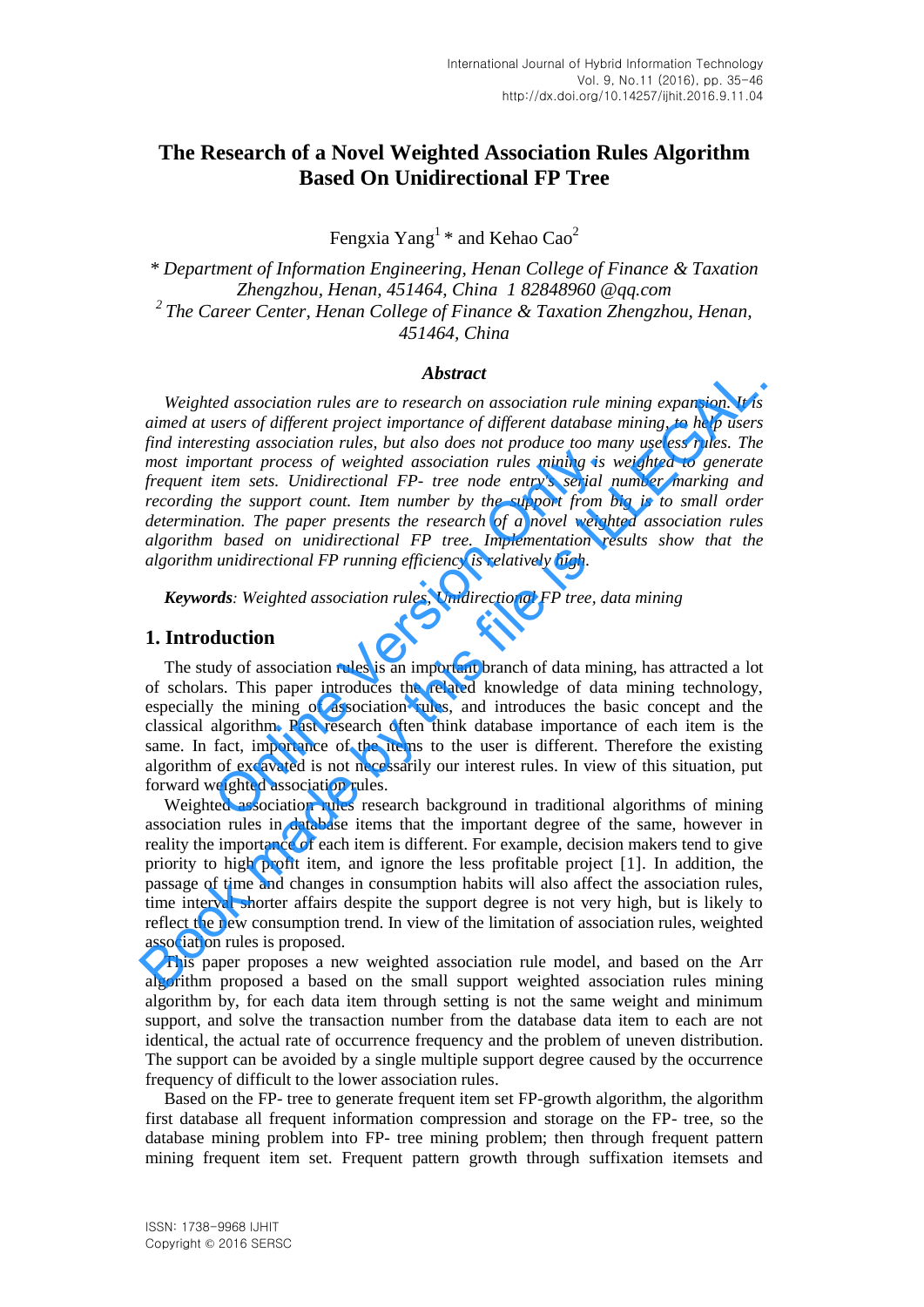conditional pattern tree generated frequent itemsets connection. The method reduces the search cost, faster than the Apriori algorithm about one order of magnitude.

The algorithm presented in this paper will be a FP tree is divided into multiple small FP tree, so that the network of the machine running in parallel, in the process of decomposition of pruning and merge, simplified sub FP tree, thus improving the mining efficiency. Because each computer generated FP tree exists part of intersection, so if it were taken and set, can in a single FP tree, resulting in various computer on the mining cost sum may be greater than in a large type machine for single FP tree digging. But due to the parallel mining, parallel mining of real time cost depends on the Tmax, rather than the host for temporal summation.

Apparently the commodity as importance are the same, it will produce the support threshold value. If the threshold value is too high, the discovered association rules may be involved not to appear in low frequency but important project; if the threshold is too low, too many meaningless, or even misleading association rules, may also lead to combinatorial explosion, thereby reducing the efficiency of the algorithm. In order to solve practical database for each item in the importance of difference and uneven distribution of weight, we introduce concept, thus expanding the problem model, put forward the so-called weighted association rules. The paper presents the research of a novel weighted association rules algorithm based on unidirectional FP tree.

### **2. The Research of Weighted Association Rules Mining**

In recent years, with the popularization and application of association rules in depth, association rule mining has become a practical significance of the mining technology of mining association rules is derived from known data all meet the minimum support and minimum of association rules. Usually this problem can be decomposed into two sub problems, namely: calculated database satisfying the minimum support degree all the frequent itemsets and use of frequent itemsets generated to meet the minimum confidence all association rules [2]. In fact, mining association rules in the process of the implementation of the first sub-problem is the core question. When finding all frequent itemsets, the corresponding the association rules can easily generate. In the so-called weighted association rules. The paper prese ghted association rules algorithm based on unidirectional F<br>**Research of Weighted Association Rules Mining** int years, with the popularization and application of moved not on appear in conventigntly to important project; the unissident and contomy meaningless, or even misleading association rules, may also lead to too now, because the environmental explosion, there is solved pract

This paper proposes a new weighted association rules in weighted support measure and weighted reliability method, through the analysis of Boolean data examples, with Apriori algorithm and horizontal weighted association rules mining algorithm, prove that the method can keep the Apriori algorithm to frequent sets closed under properties, and can quickly and effectively mining important association rules.

Weighted association rules in database transaction set D m project, I={i1, i2, ..., im} items, each item has a weight corresponding to, their weights are  $\{w1, w2, \ldots, wm\}$ , wi  $\epsilon \in [0,1]$ . Specify the minimum weighted support threshold wminsup and minimum confidence threshold wmincof. Weighted association rules support degree and confidence degree of association rules in a X support for supp  $(X)$ . MINWAL  $(O)$  algorithm definition weighted support suppw ( $A \rightarrow B$ ) = ( $\Sigma$  WI) supp ( $A \cup B$ ).

First put forward the suitable weighted association rules in MINWAL (O) algorithm. This algorithm is based on the Apriori algorithm, the principle and steps are as follows: the total number of transactions in the N database  $D$  in any  $q$ - set X, its support for the transaction database contains the X transaction number, denoted by  $SC(X)$ . If X is weighted frequent itemsets, it must have the following formula1.

$$
SC(X) \ge \frac{wminsup \times n}{\sum_{i_{j \in X}} w_j}
$$

(1)

Weighted association rules mining method improvement, Boolean association rule mining. I=  $\{I1, i2, \ldots i|I|\}$  is a collection of items, D is a database transaction set. Each of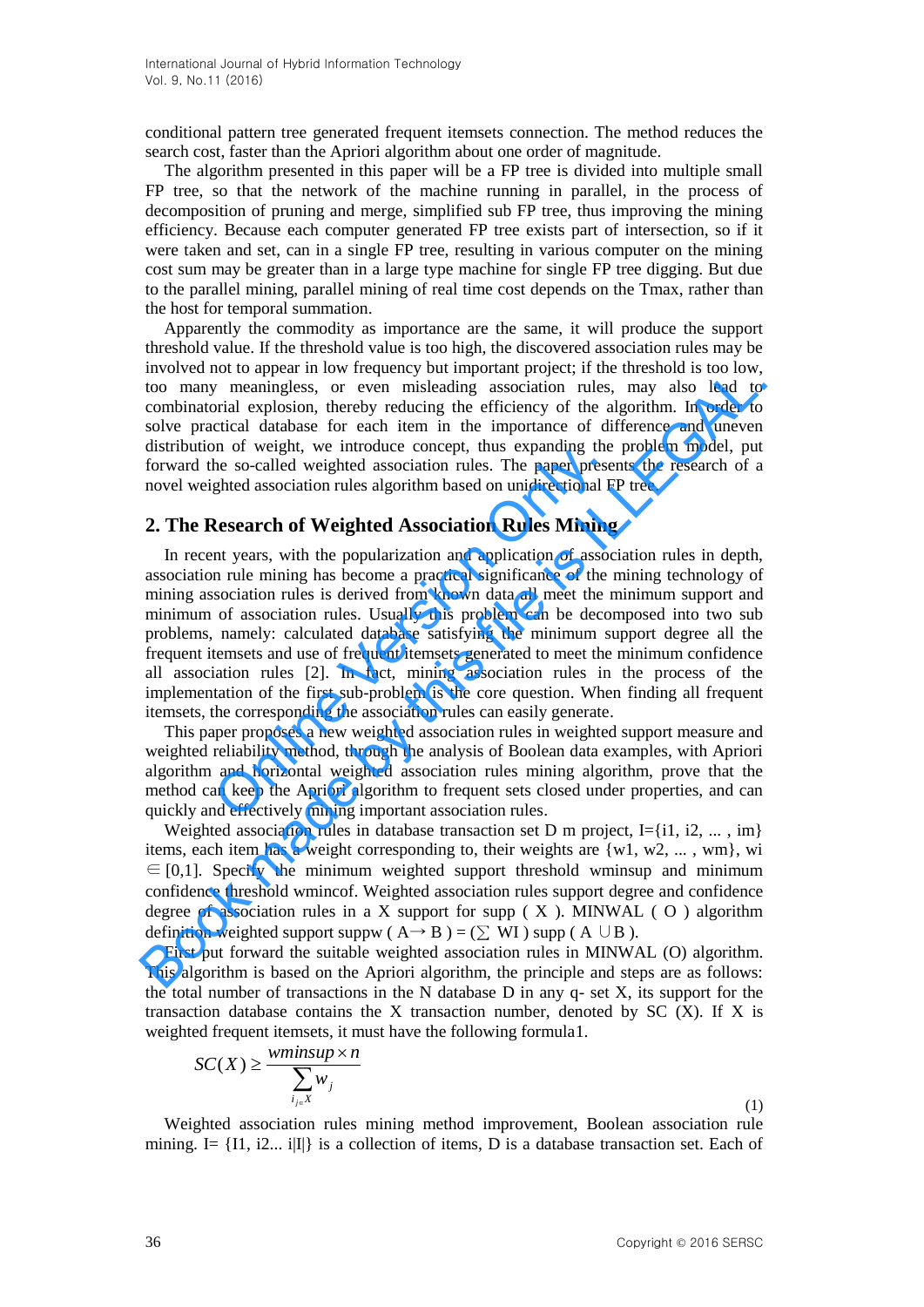the D service T is a collection of items, and satisfy the T I. The corresponding I weight vector for the W={w1, w2, ..., w|I|}. I transaction is a subset of I, such that every item in the Ti J project (named Ti [i J] ) has a weight W. Head with an W value corresponding to, for example, (I, w) is I  $\subseteq$ I weighted terms, on the I transaction of the first j project weighted value denoted as Ti [i j [w]].

Therefore, a conclusion: non frequent superset is a frequent, this allows the algorithm to add new item prior to the cutting off of frequent items, so as to improve the efficiency of mining association rules. Through the attribute weights, a general algorithm of weighted association rules mining frequent items often do not meet the downward closure character. The improved method in mining Boolean and numeric data can maintain frequent downward closure character.

Algorithm to use Scan function scanning database, access to various project attribute value, the function Generate scan of the database, according to the definition of the weighted support formula for solving weighted support, and in accordance with user defined minimum support degree is 1- frequent set. The Apriori-gen function (k-1) frequent sets are combined and the pruning, get k- a candidate. Because this algorithm maintains the "non frequent superset is also a frequent" this property, so the Apriori-gen function and Apriori algorithm. The Weight function is used to calculate the weights of candidate itemsets affairs, algorithm of weighted support is the option Ck traditional support and services right value product, the efficiency of the whole algorithm similar to that of Apriori, but added a number of database scanning process, in order to obtain the project attribute weights. value, the Intento Userate scan of the database, according to the entrinuo of the production series the moreover of the moreover of the property, and in accordance with user defined minimum support degree is 1- frequent se

In order to solve this problem, can use fuzzy set smoothness to soften the boundary, and the attribute probability to calculate weights, so, almost all boundary nearby elements can neither be excluded, and also will not be unduly stressed; while at the same time, can do possible to excavate the small probability events in association rules [3]. Let  $I = \{I1, \ldots \}$ I2, in }, is the project attribute set, while using I to construct a weighted data base  $T =$ {T1, T2,, TN}, weighted data base on fuzzy sets for the database properties, and is defined as a fuzzy attributes. Definition 1 item attribute the weight of ij w ( ij ) =  $P$  ( ij ). Among them, P ( ij ) ij in transaction database probability, as is shown by Figure 1. the mon inequent superset is also a frequent this properties<br>and Apriori algorithm. The Weight function is used to cal<br>itemsets affairs, algorithm of weighted support is the or<br>alitemsets right value product, the efficienc



**Figure 1. The Basic Model of Weighted Association Rules Mining**

The association rule mining is only for the positive association rules, but the negative association rules of the effect are also very important. When making any decision often faced with many factors and it are to turn negative factors to a minimum. When the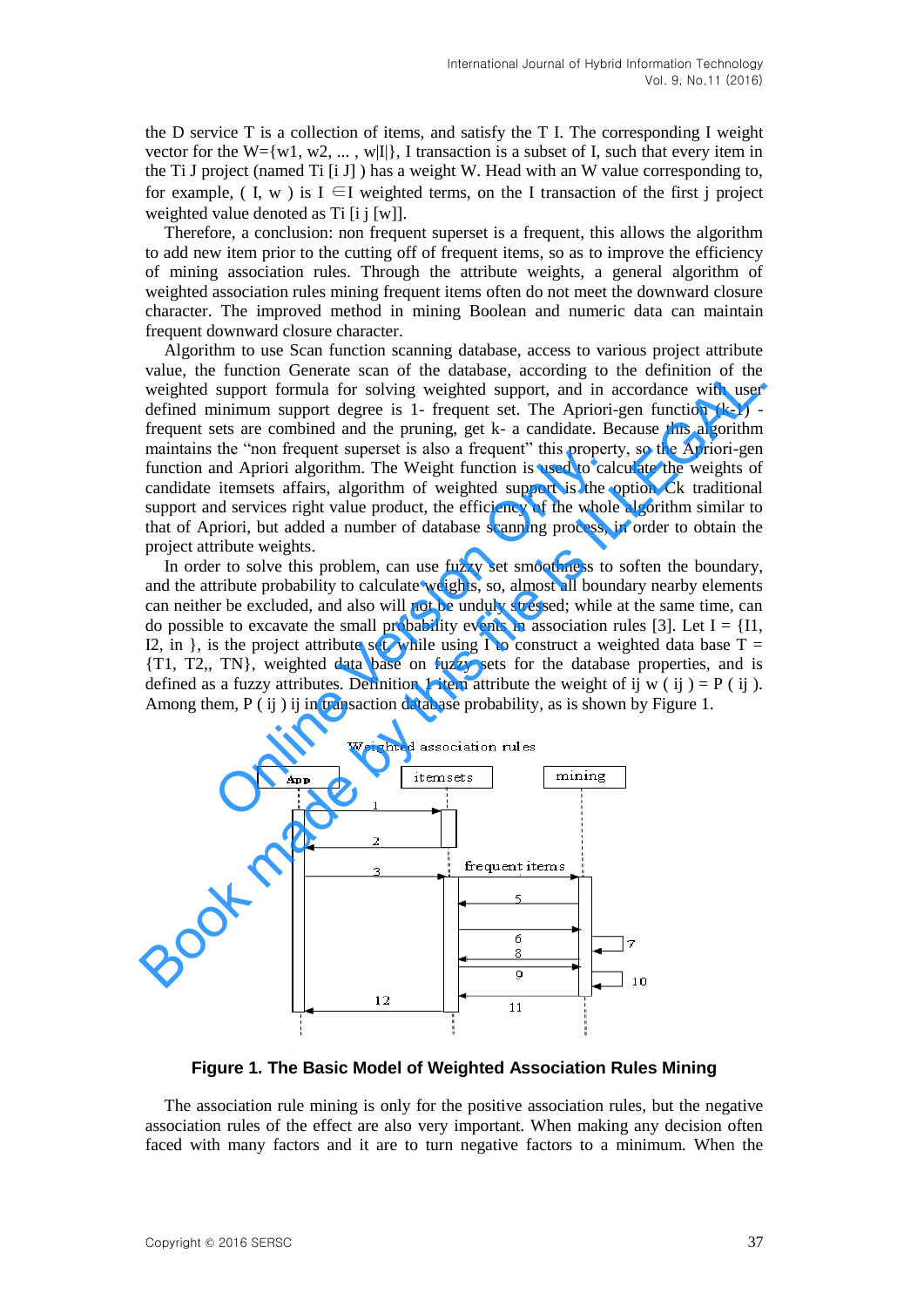desired beneficial factors occur, while those adverse factors appear, to through the use of previous data master, which are the negative association rules? In view of the above problems, the paper will be weighted association rules with negative association rules of combination, put forward weighted positive and negative association rules mining.

Mining association rules from large amounts of data can be found in the itemsets asked potential and interesting interconnected. According to each item of interest to varying degrees, some scholars put forward horizontal weighted association rules. However, each generation of new candidate for the entire database. After scanning has become a bottleneck of the efficiency of the algorithm. In order to further improve the efficiency of mining weighted association rules, in the original horizontal weighted association rules algorithm based on depth-first strategy, taken out, which is based on the B C horizontal weighted association rules mining algorithm to U. The improved algorithm can greatly reduce the database scan range. The experimental results show that, the improved algorithm has better performance.

Weighted association rules can be divided into vertical and horizontal weighted association rules association rules. Vertical weighted association rules item weight changes over time, horizontal weighted association rules is based on the project of decision-making important degree distribution of different weight.

Association rule mining is a Web data mining field is an important aspect of data mining. Firstly, Web data mining and processing of Web data and other related knowledge are described; then studies the basic theory of association rules and the classical association rules algorithm: the last to solve reality database for each item in the distribution unevenness and the importance of differences, focus on the mining of weighted association rules algorithm. In depth analysis of the well-known weighted association rules mining algorithm to delete the ew.Apriori algorithm, the algorithm found the problems existing in the, as is shown by equation2 [4]. ited association rules algorithm. In depth analysis of t<br>iation rules mining algorithm to delete the ew.Apriori algor<br>coblems existing in the, as is shown by equation2 [4].<br> $(s(\kappa) | a(\kappa)) = \frac{1}{\sqrt{2 \pi M^{-1}}} \exp \left[ -\frac{(s(\kappa) - \mu_{s|$ bracking important degree distribution of different weight<br>making important degree distribution of different weight.<br>atation rule mining is a Web data mining field is an imp-<br>Firstly, Web data mining and processing of Web

$$
p(s(\mathcal{R}) \mid a(\mathcal{R})) = \frac{1}{\sqrt{2\pi}M^{-1}} \exp\left[-\frac{(s(\mathcal{R}) - \mu_{s|a})^2}{2M^{-1}}\right]
$$
(2)

The weighted support will tend to support the right major attribute; weighted trust will tend to trust right now, then the weighted support rate and weighted trust analysis table 3 let  $W = \{0, 5, 0.2, 0.4, 1\}$ , the given threshold 0.1; called R on the normalized fuzzy set if and only if  $0 \times \in R$ , A ( $x \times 0$ ) = 1; then the 0 called the A x regular; 3) if the II K (0, 1], A K bounded set, then A is called bounded fuzzy set;  $-4$ ) R regular convex fuzzy set A known as a fuzzy number; regular closed convex fuzzy set is called a closed fuzzy number; regular bounded closed convex fuzzy set called 1,  $x = 0$ ; bounded closed fuzzy number; 0 zero fuzzy number, 0 ( $x$ ) = 0, X  $\neq$  05) let A be a fuzzy number, if suppA contains number is a positive real number, then A is called a normal fuzzy number, where  $suppA = \{x \in R A(x) > 0\}.$ From the induces was said range. The experimental results show unat, the imploved<br>algorithm has better performance.<br>Weighted association rules in a dividibation correlation and horizontal weighted<br>association rules associ

Weighted association rules are to research on association rule mining expansion. It is aimed at users of different project importance of different database mining, to help users find interesting association rules, but also does not produce too many useless rules [5]. This paper mainly introduces a method of generating positive and negative association rules algorithm, in the traditional support confidence framework based on joining the correlation parameters to determine the set of correlation, thereby eliminating contradictory rules, as is shown by equation3.<br> $D(x, y, \sigma) = L(x, y, k_i \sigma) - L(x, y, \sigma)$ contradictory rules, as is shown by equation3. elation parameters to determine thradictory rules, as is shown by equation<br> $D(x, y, \sigma) = L(x, y, k_i \sigma) - L(x, y, \sigma)$ 

$$
D(x, y, \sigma) = L(x, y, k_i \sigma) - L(x, y, \sigma)
$$
  
=  $G(x, y, k_i \sigma) * I(x, y) - G(x, y, \sigma) * I(x, y)$   
=  $(G(x, y, k_i \sigma) - G(x, y, \sigma)) * I(x, y)$  (3)

The candidate 1 sets, 2 sets of candidate itemsets and candidate K.  $(k>2)$  generation are discussed respectively, first scans transaction database, find all items to the project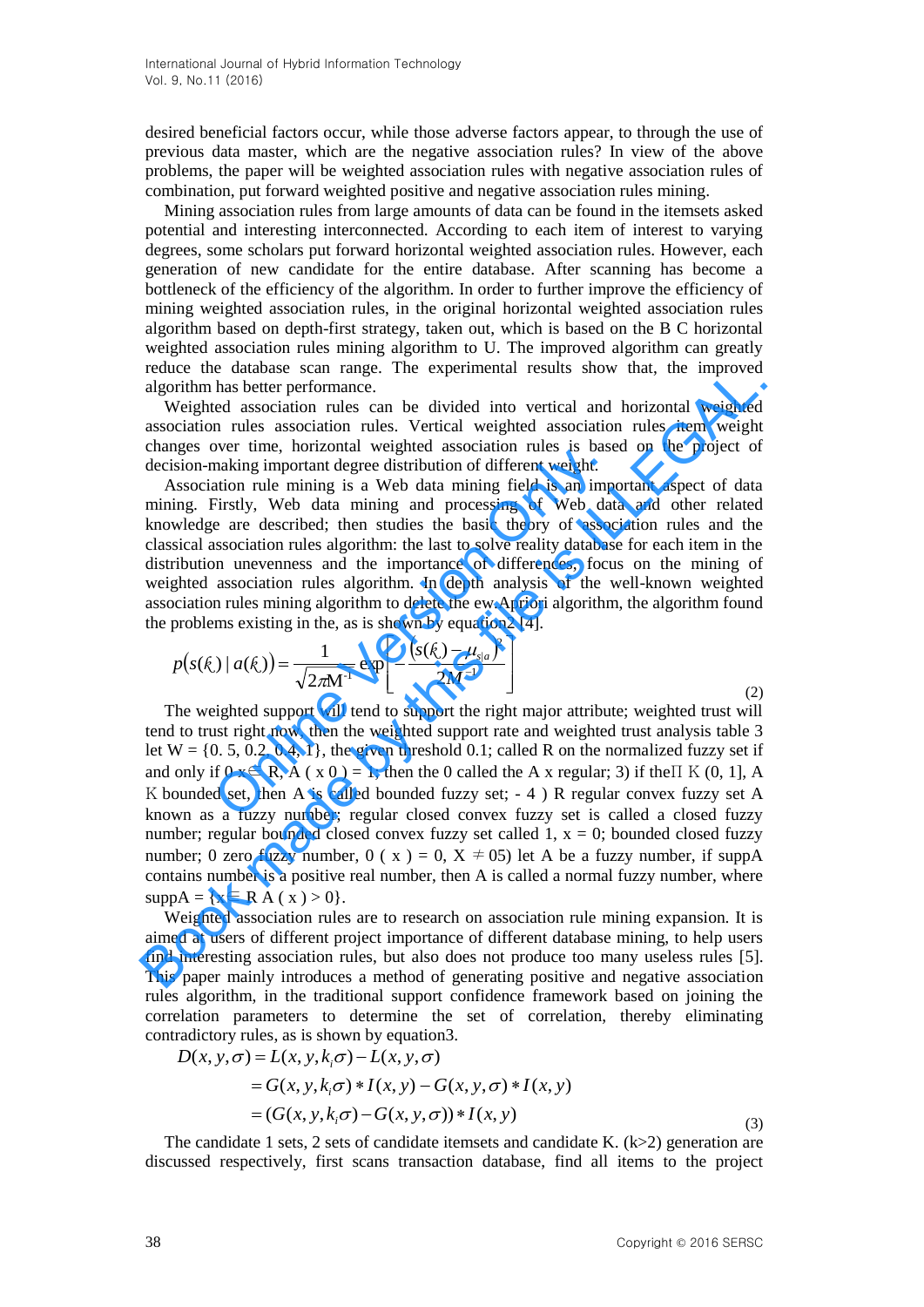appears set I, and the I project according to the weight sequence from high to low, then generates a 1 candidate set CI, in scanning each transaction, in addition to each item count, but also record that contains the transaction identifier (TID). It scanned over the database; get the candidate item set C. for each item set includes a corresponding transaction identifier list data structure of.Cl: (item items, weighted support wsup, transaction identifier list.

Input: The database D; minimum support threshold min\_sup; X u Y is weighted frequent itemsets and wconf $\ge$  wminconf (X=> VI;

Output: Weighted association rules;

Step 1: For a set of X weights, apparently  $0 \leq w(X) \leq L$ . project set I arbitrary subset of the X weighted support measure is defined as the wsup ( $X$ ) =w ( $X$ );

Step 2: for each transaction in D do.

Step 3:  $C$ t=subset $(Ck,t)/\gamma$  get the subsets of t that are candidates, the rule is still useless, go to Step 7; Otherwise, go to Step 5.

Step 4: The user input the minimum weighted support expressed as wminsup, if wsup (  $X$ )  $>7$  wminsup, then X is called weighted frequent itemsets. All weighted frequent items sets is denoted as L. when weighted frequent itemsets X contains k project, then known as the weighted frequent itemsets frequent K., K. item all weighted a collection of sets is denoted as Lk;

Step 5: If the project is set X is weighted frequent, V YsX, sup ( $Y$ ) >7wminsup. X is weighted frequent itemsets, go to Step 4;

Step 6: if  $11[1] = 12[1] \land 11[2] = 12[2] \land ... \land 11[k-2] = 12[k-2] \land 11[k-1] < 12[k-1]$  then {;

Step 7:  $(Ck,Lk)$ =Checking $(Ck,D)$ };

Step 8: Lk={ $C \in Ck1$  wsup(c)>— wminsup};

Step 9: When k=l, Ci={{x}ixeI}: when k=2, C2={{x, y}l{x}  $\in$  L1, Ys' $\in$  CI, x<y ); when k>2, let  $Ck = {XoYIX \in Lk.1, YELL.1, and X, Y can be connected;}$ 

Step 10: Rules(SC,L);

Thus can calculate each item set weighted support, and with the minimum weighted support, to produce weighted frequent 2 set L2. (3) In the candidate item sets Ck ( $k>2$ ) before, on the Lk.i pruning, to reduce in the connection ( k.1 ). Item sets, thus reducing the connection of the calculation, and can reduce the number of candidate Ck. ( 4) Lk.1 pruning is generated after the Lk-l' from Ck. to Ck connected, generated by pruning, in addition to impossible to generate weighted frequent itemsets candidate itemsets [6]. One item in the Ck set transaction identifier list equal to generate two of its set transaction identifier list item in the Lk. I am looking forward intersection. noted as L. when weighted frequent itemsets X contains k p<br>ted frequent itemsets frequent K., K. item all weighted as Lk;<br>If the project is set X is weighted frequent, V YsX, sup (<br>frequent itemsets, go to Step 4;<br>if 11[1 Step 3: Cl=sabectCR, l)/get the subsets of that are candidates, the rule is still useless,<br>go to Step 7: Cuberwise, go to Step 5.<br>Step 4: Clear by the system (X)  $>7$  wmissup, the sup of Step 4: The user input the minimum

For transaction databases D={TI, T2, ..., T. ), N for the transaction record number |DI. to explore the weighted frequent itemsets, according to the following algorithm. WARDM: algorithm for mining weighted frequent itemsets. Input: transaction database D, minimum weighted support wminsup. Output: the set of all weighted frequent itemsets L. C1=Generate-Ci ( D ).

The weighted association rules describe: D, scanning, weighted candidate itemsets support too: WSup  $({B,A, C \text{ and } E}) = 0.3$ . Therefore,  $L3 = ({B, C \text{ and } E})$ . End of the loop, the algorithm ends. Generated from the  $L = L \cup$  of Lk weighted association rules, Apriori algorithm..

New.Apriori algorithm require repeated scanning database to count, each generate a candidate itemsets when, to the database to conduct a comprehensive search. If the database store a large amount of data, so in a limited memory capacity, system I/O load is quite large, each scan the database could take a long time while WARDM algorithm only needs scan the database once, you can quickly find all weighted frequent itemsets, and stores the auxiliary information needed for space less. Only in the first step in the generation of candidate 1 set CI when the need to scan database, accessible to each item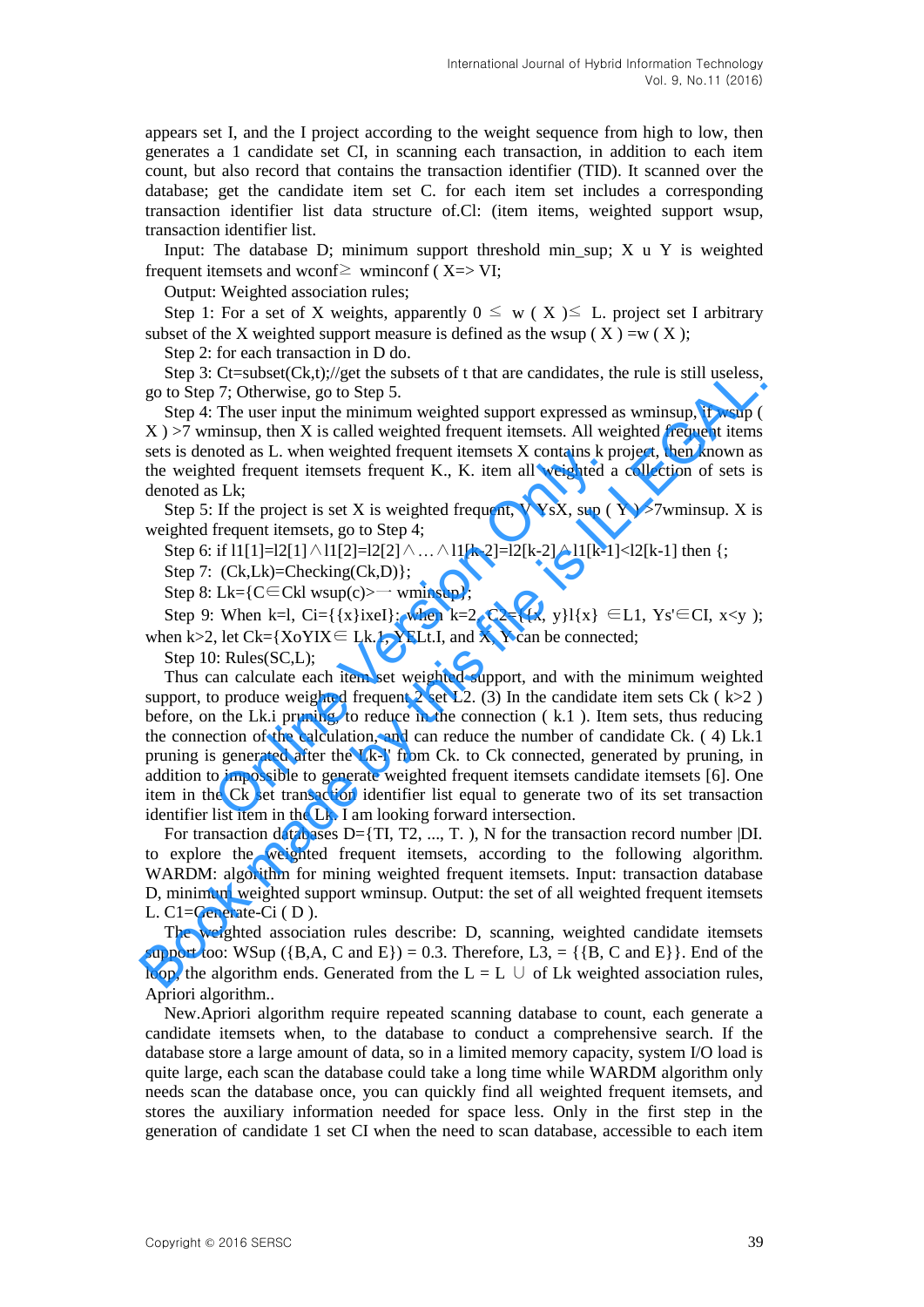set transaction list, in computing any other candidate itemsets Ck support count, only the corresponding transaction list in Ck TID number can be equation4.

$$
\mu_i(k) = P\{m_i(k) \mid Z(k)\} = \frac{f_i(k)\sum_{j=1}^n \pi_{ji}\mu_j(k-1)}{\sum_{i=1}^n f_i(k)\sum_{j=1}^n \pi_{ji}\mu_j(k-1)}
$$
\n(4)

In this paper we respect science at the same time, the weighted association rules technology and negative association rules data mining technology development and the origin of international and domestic research status and outcomes were very fruitful research, but also for the weighting of the positive and negative association rules mining algorithm and construct the theoretic necessity premise. This paper is mainly on the weighted negative association rules shellfish interested, would be of interest measure into weighted mining positive and negative association rules, and put forward a kind of effective mining algorithm, and the user can according to their own requirements for setting interest to dig out more in line with the requirements of users of the rules.

The traditional association rule mining algorithm that database items in the important degree of the same, however in reality the importance of each item is different [7]. For example, decision makers tend to give priority to high profit item, and ignore the less profitable project. In addition, the passage of time and changes in consumption habits will also affect the association rules, time interval shorter transaction generated association rules although support is not too high, it can reflect the new consumption trend, therefore, in the actual data analysis, using the weighted association rules is meaningful. Proposed weighted Boolean association rules concept, and gives 2 kinds of weighted association rules mining algorithm: MINWAL ( O ) algorithm and MINWAL ( W ) algorithm, but the weighted support may be greater than 1, the weighted support not support containing multiple weighted attribute Association rules. ditional association rule mining algorithm that database it<br>the same, however in reality the importance of each iten<br>decision makers tend to give priority to high profit item<br>project. In addition, the passage of time and c weighted negative association rules shell<br>fish increasted, would be of interest measure into weighed mining positive and negative association rules, and put forward a kind of setting interest to effective mining algorithm

The method can highlight the effect of weight. Because of the above algorithm is introduced for each weight, thus damaging the Apriori algorithm in generating candidate item pruning. In this paper, considering the number of attributes and attributes weight on association rules influence, proposes a new weighted association rules support degree and confidence calculation method.

### **3. The Development of Unidirectional FP Tree**

This paper analyses the FP- tree and one-way FP- tree two tree structure, summarize the problem existing in FP-growth algorithm, as well as Ming Fan puts forward one-way FP- tree and its algorithm. From the overall analysis, the proposed algorithm has better performance than the classical FP-growth algorithm. It is based on the research and conclusion, the author put forward the following maximal frequent itemset mining algorithm and the algorithm for mining frequent closed.

FP2 grow algorithm is more efficient algorithm of mining frequent patterns in one, but it will be used for mining maximal frequent patterns can be unable to obtain high efficiency 1 in-depth analysis of the causes of inefficient, proposes the use of FP2 sorted tree mining maximum frequent pattern algorithm SFP2Max1 algorithm as follows:①FP2 tree based on the sort; the use of the properties of maximal frequent patterns, reduce generate candidate max size;③setting intermediate result sets, reduce the test range, and thereby reduce the test candidate max time 1 experiments that show, SFP2 Max is an efficient algorithm for mining maximal frequent patterns, for the test data set, the performance of SFP2Max most cases are better than the MAFA algorithm, as is shown by equation 5.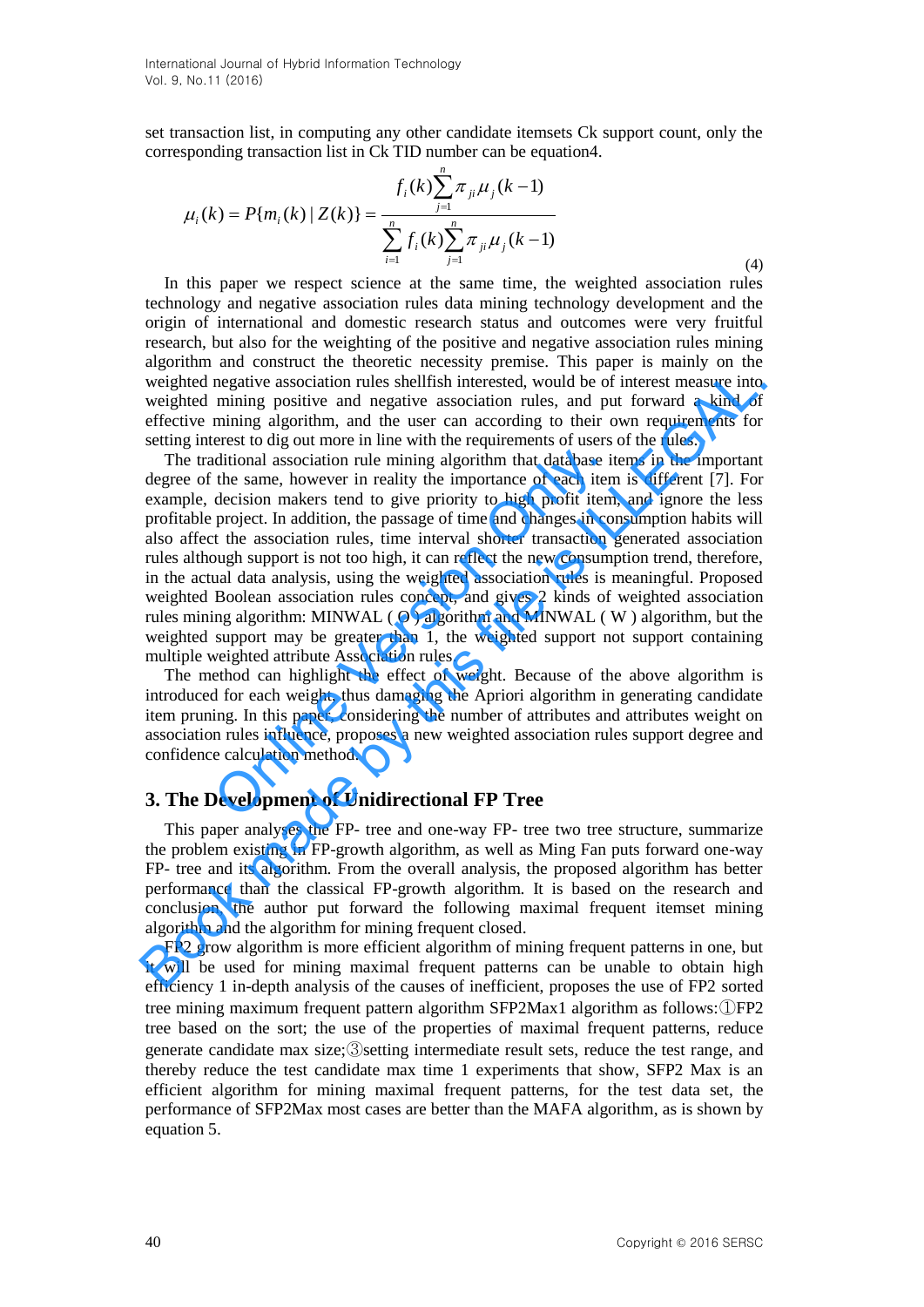(5)

$$
\begin{cases} w_{j,\min}^{\xi}(m,n) = \frac{1}{2} - \frac{1}{2} \left[ \frac{1 - M_{j,AB}^{\xi}(m,n)}{1 - T} \right] \\ w_{j,\max}^{\xi}(m,n) = 1 - w_{j,\min}^{\xi}(m,n) \end{cases}
$$

A frequent item set is {I1, I2, I3, ... , In} the possible frequent continued on surface analysis, which can be I1I5: 2, I1I3: 2, and I2: a set number of 2n 1. Proof: by the elements of I1, I2, I3, ... , In constitute a set of numbers are 2n, remove a null set, get 2n 1. Theorem 2 the method of separating the various FP tree by digging out to frequent item sets, not repeat [8].

Different FP2growt h algorithm is the frequent pattern directly into frequent itemsets; and FP2Max algorithm require frequent pattern as a candidate pattern 1 from the experimental results, the FP2Max low efficiency, even need to spend a lot of time; $\mathcal{D}$  to dense database, recursive layers too much, so much time and memory, but also produced a lot of redundancy mode;③for every candidate maximum mode to verify existing results to centralize all mode.

FP2 tree (FP2 tree or conditions) the item header table in A1,  $a2, \ldots, a$  n ' if we will FP2 tree all the same ', the father node of the child node according to their item header table sequence of row ( column, then if A1,  $a2, \ldots, a I' I \leq n$  ) is in the FP2 tree ' a model, then it must be a FP2 tree on the left branch of the 1 1 proved by assuming that A1,  $a2$ , ... , AI ' FP2 ' is a type of tree in the mold, and FP2 trees have according to their item header table in the order sorting, so A1 must be the left most children, the A2 must be A1's left child, ..., AI a I - 1 of the children left, so the 'A1,  $a2, \ldots$  AI', FP2 must be the left branch of the tree, as is shown by Figure 2. experimental results, use TP-20ad. Now thrichendly, even ineed to yere a do to much a produced<br>dense database, recursive layers too much, so much time and memory, but also produced<br>a lot of redundancy mode;  $\frac{3}{2}$ for e



**Figure 2. The Development of Unidirectional FP Tree Chart**

In the one-way FP- mining frequent item sets of main process is simple. It uses a full array of FP storage has been a frequent itemsets (project its corresponding serial number states ), length is the frequent item sets of length [9]. For each serial number I, the main process begins by item  $(I)$  will be converted into a number of I into FP, and output the frequent item set  $\{1 - I\}$  and its support of count  $I/N$  (n is the number of transactions in the transaction database, similarly hereinafter ). Then, constructed with one-way FPtree bound subtree  $S T (I)$ , and will be more frequent itemsets mining to process mine, as is shown by equatin6.

bound subtree S T (1), and will be more frequent itemsets mining to process mine, as  
\ndown by equation.  
\n
$$
\mu_{ik} = \frac{\exp(-\frac{d_{ik}^2}{2\sigma^2})}{\sum_{j=1}^{c} \exp(-\frac{d_{jk}^2}{2\sigma^2})}
$$
\n $i = 1, 2, \dots, c; k = 1, 2, \dots, r; \sum_{i=1}^{c} \mu_{ik} = 1$ \n(6)

In the initial FP2 tree, with a head table in a x suffix of the resulting models, not to x front for the suffix the patterns generated by the pattern of 1 proved 1 from the FP2 tree to generate frequent patterns known to item header table method, the X suffix produced by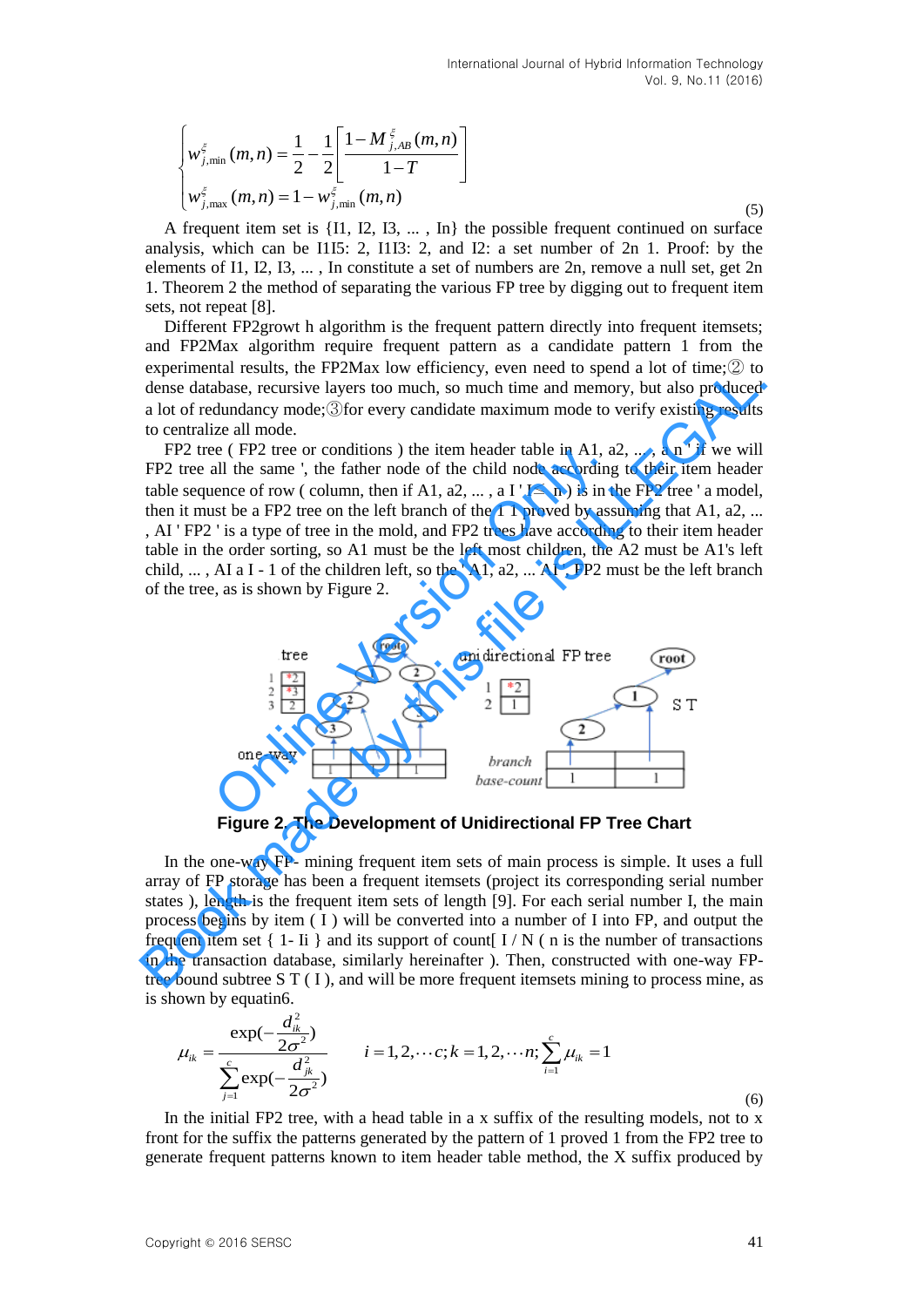mode, the suffix is  $x \in Y$  item header table row in front of the X of any one item, due to X in the Y, so in a Y suffix to generate frequent patterns must not contain  $x$ , so these models can not be generated by the X model Super Collection 1 QED 1 theorem 21 let FP2 tree ( FP2 tree or conditions ) the item header table in Xiang Wei A1, a2, ... , a n ' if the FP 2 tree exists from the roots, to a node of the path formed by the model of A1,  $a2, \ldots, a1$ '' I≤ n ) and the mode of support degree greater than or equal to the minimum support threshold, while A1,  $a2, \ldots$ , AI - 1 in any of the patterns generated by a suffix is not the biggest mode.

The character of data sets and algorithms about 1 D strategy 1 kinds of characteristics of the data set is a set and frequent 12 item set is larger, the frequent itemsets is scattered, is sparse data sets; and D 2 data set and 12 set of frequent itemsets is smaller, but the data is very dense 1 for sparse data set MAF IA efficiency low reason, it to the transaction data is used in vertical bitmap representation, such as frequent 12 item set is larger, need to test the data amount is large, so the efficiency greatly, and the SFP2 tree representation of this do not exist issue 1 for dense data sets, due to the frequent 12 set of small size, MAF IA can give full play to the superiority of the bitmap representations and operations; and when the support threshold gain is very small, and the maximum frequent pattern scale is very large, due to the SFP2Max candidate set size [10].

FP 2Grow algorithm based on frequent pattern growth method for all frequent itemsets mining. It uses a divide and rule of the idea: the implicit frequent pattern database is compressed into a frequent pattern tree, but still retains a set of related information; and then generates compressed database into a group of conditions database, each of which is associated with a frequent item, and the structure of the conditional pattern tree mining. support inteshold gain is very small, and the maximum free, due to the SFP2Max candidate set size [10].<br>
On algorithm based on frequent pattern growth method for tuses a divide and rule of the idea: the implicit frequent<br>

# **4. A Novel Weighted Association Rules Algorithm Based On Unidirectional FP Tree**

This paper proposes a new weighted association rule mining support degree and confidence degree method, the algorithm by weighting the practical importance in projects, and can maintain the Apriori to frequent the downward closure property. In practical use, there are relatively good results, but in order to meet the processing needs of large database must continue to optimize and improve the algorithm.

Based on FP-Growth algorithm multilayer associated rule mining algorithm, it is by introducing a repair, repair of the concept of cross layer to improve the performance of the original algorithm [11]. The algorithm only scans the database for 3 times, can produce various layers of frequent item sets and 1- repair items, each layer of the cross level frequent item sets and 1- cross level ( lowest level ) FP-tree tree. Then from the m layer of FP-tree repair, and set up the M tree layer, layer by layer traversal FP-tree tree, using path generating a layer of FP-tree tree, to achieve the same level association rules from low to high to establish in each layer of the FP-tree tree, mining and cross level association rules mining. So, the FAMML\_FPT algorithm for any number of levels of the multilevel association rules mining, up to 3 times of scanning database. For Apriori based multilevel association rules mining algorithm, each layer in mining frequent itemsets and cross level of frequent item sets, needs to scan the database with multiple times, as is shown by equation7. is used in vertical buman perpesantation, such as frequent 12 ritem set is large, not to best different and is the data amount is large, so the efficiency greatly, and the SFP2 tree representation of this do not exist issu

$$
\frac{\lambda_1(k)}{\lambda_2(k)} = \frac{\pi_{21}}{\pi_{12}} \cdot \frac{\pi_{12}\mu_1(k) + \pi_{22}\mu_2(k)}{\pi_{11}\mu_1(k) + \pi_{21}\mu_2(k)}\tag{7}
$$

Unidirectional FP- tree is one-way, from the roots to the leaves do not exist in the path, relative to the FP- tree with less pointers, each node needs at most two pointers, a pointer to the parent node, a pointer to the next node name [12]. Thus the occupied storage space is less than FP- tree.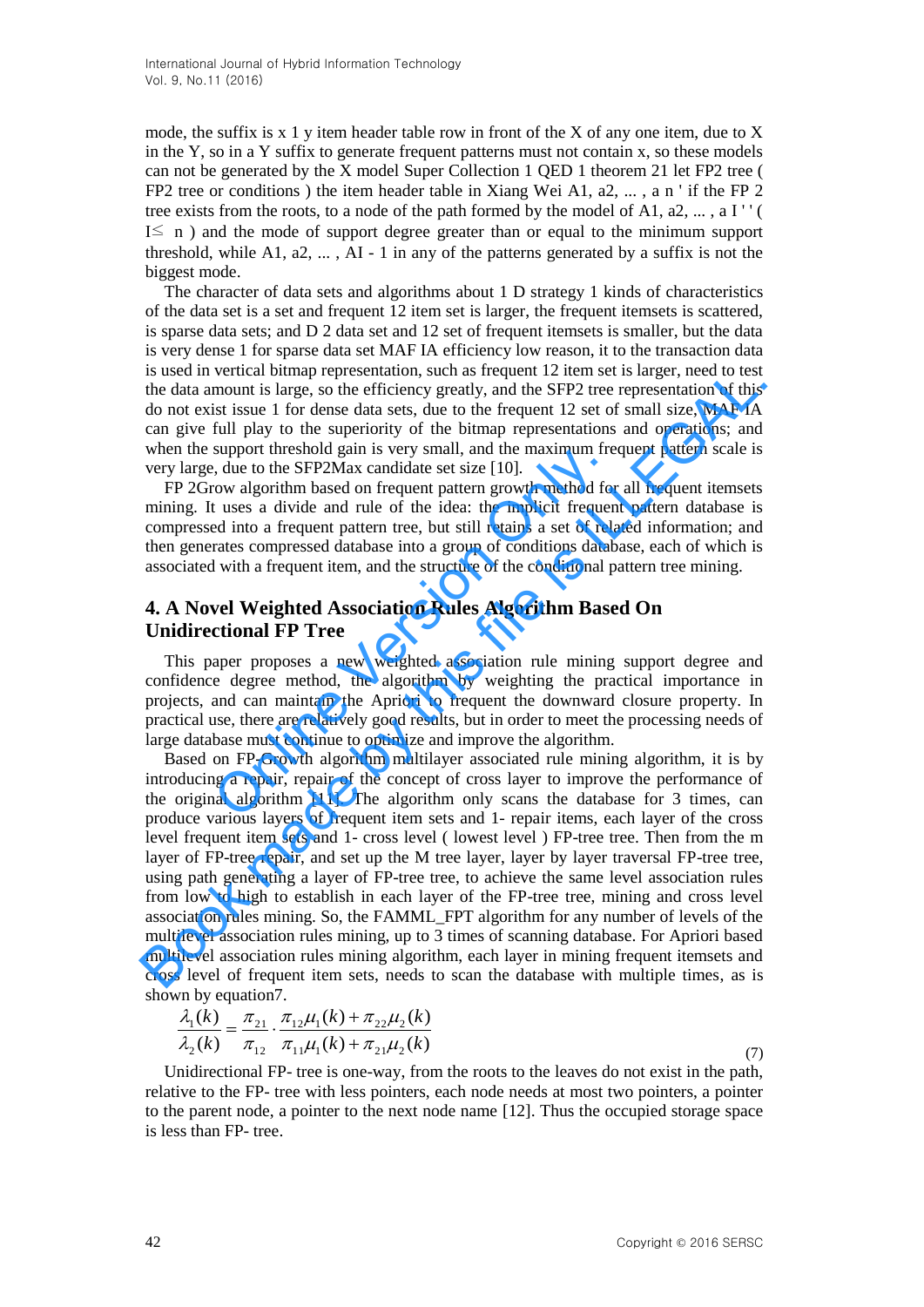This article proposes a new weighted association rule model, and based on the one-way FP tree is presented based on multiple minimum supports weighted association rules mining algorithm by it, for each data item set different weights and the minimum support degree, thus solving the transaction database data items vary in importance, and the actual frequency of the problem of uneven distribution of. Multiple minimum supports can be avoided by the single support leads to discovery showed a lower frequency of association rules or redundant rules, while the weight set so that the algorithm tends to mining and important data items related to the association rules [13]. In this paper gives the corresponding theorem, proved. In synthetic data on the experimental verification of the algorithm is effective.

Input: The database D; minimum weighted support wminsup; Unidirectional FP- tree Unid FP-tree and minimum support count min\_count;

Output: All weighted frequent items set L, All the maximum frequent set MFI;

Step1: Scans transaction database D, get each item support count;

Step2: If XcI,  $Y \in I$ , and Xn Y=9. Xj Y weighted reliability defined as wconf (X=:  $=$ sup (XUY)/sup, VI (X);

Step3: Procedure in SERT tree (tran \_ s, set < Item  $T > 3$ ) {fo r tran s[ I] array for each item in the  ${P = T}$  find ( tran s[ I] );

Step4: for each transaction in D do (SC,C1)=Counting(D,W);

Step5: Because w  $(X) = w(Y)$  wsup  $(Y)$  t>wsup  $(X)$  >/wminsup;

Step6: build S T ( i) based on Unid\_FP-tree;

Step7: for each transaction  $t \in D\frac{1}{s}$  for counts ; Ct=subset(Ck,t);//get the subsets of t that are candidates;

Step8: build S T (k1, …, km, i) based on S T (k1, …, km);

Step9: if there is a non-root node in  $S T$  (i) and  $S T$  (i).count [ ]

Step10: Procedure has\_frequent\_subset(c:candidate k-itemset;Lk-1:frequent (k-1) itemset);

Step11:  $(Ck,Lk)$ =Checking $(Ck,D)$ ; L=L∪Lk;

Step12: if there is an non-root node in S T (X $\cup$ i) then call Unid FP-FCI(S T (X $\cup$ i) ,FCI);

Step13: Rules (SC,L);

In order to display the MWFI algorithm relative to MINWAL (O) algorithm advantage in performance, this section of MWFI algorithm and MINWAL (O) algorithm performance testing, and the two test results were compared and evaluated. Experiment hardware environment: CPU P4 2.8G, memory, hard disk 160G. experiment software environment: Windows XPSP2 operating system using the SQL Server system, the2005.NET integrated development environment, as a database programming environment respectively realizes the WARDM algorithm and New-Apriofi algorithm. Procedure in SERT tree (tran \_ s, set< Item 1 > 5 ) {10 f tr<br>
e {P = T find (tran s[ I]);<br>
for each transaction in D do (SC,C1)=Counting(D,W);<br>
Because w (X) = w (Y) wsup (Y) t>wup (X) >/wminsup;<br>
build S T (i) absed on U Step!: An weighted Tequent nets set, A, an the maximum inequent set wirt,<br>step!: Scans transaction database D, get each item support count;<br>Step2: IF XeI, Y  $\in \mathbb{R}$ , Than X m Y=9. Xj Y weighted reliability defined as w

Comparative experiments on a Intel Pentium 4 3.80GHz CUP, 1GB memory, Windows XP operating system PC machine. A real data set using the UCI machine is learning database of mushroom data set (7672 records, 320 projects, and the average transaction length 23). Source code is using Visual C++ 6.0. Implementation results show that, compared with FP-Max algorithm, Unid\_FP-Max algorithm mining speed is improved by over 1 time.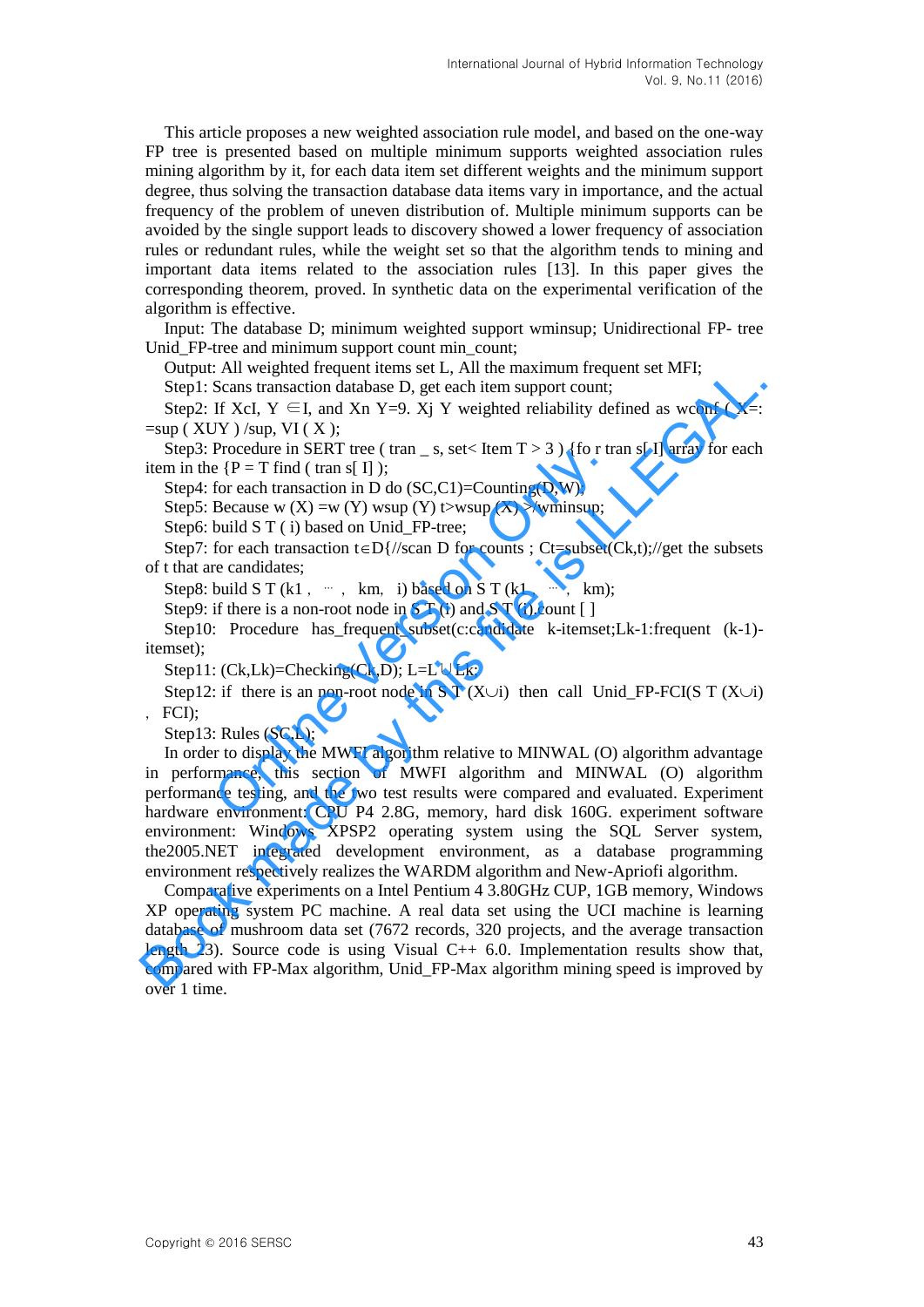International Journal of Hybrid Information Technology Vol. 9, No.11 (2016)



**Figure 3. Comparison Results of Novel Weighted Association Rules Algorithm Based on Unidirectional FP Tree and FP-Max**

The paper presents the research of a novel weighted association rules algorithm based on unidirectional FP tree. In order to display the WARDM algorithm compared with the New.Apriori algorithm advantage in performance, in this section will be on WARDM algorithm and New.Apriori algorithm performance testing, and the two test results were compared and evaluated, which reflected the two differences in performance on tests from the following three aspects of the WARDM algorithm and New.Apriori algorithm performance comparison: (1) in different minimum weighted support, the number of candidate itemsets. (2) In different minimum weighted support, generating a weighted frequent itemsets using time. On this basis, based on the design of the one-way FP- tree Unid FP-Max algorithm, Unid FP-Max algorithm theoretical analysis shows that the space overhead than FP-Max algorithm. The last of the FP-Max algorithm and Unid\_FP-Max algorithm experiment results show that the algorithm comparison and analysis, the operating efficiency of Unid\_FP-Max is relatively high. per presens in tessearch of a novel weighted association in<br>eccitonal FP tree. In order to display the WARDM algorith<br>ori algorithm advantage in performance, in this section<br>and New.Apriori algorithm performance testing, a **Figure 3. Comparison Results of Novel Weighted Association Rules**<br> **Algorithm Based on Unidirectional FP Tree and FP-Max**<br>
The paper presents the research of a novel weighted association rules algorithm based<br>
on unidire

### **5. Conclusions**

The mining of weighted association rules in data mining technology is an important research field, and the mining of weighted association rules is the most important process is weighted frequent itemsets generation. This paper focuses on the analysis and research of weighted association rules of the basic theory and the classical algorithm. In order to solve the existing weighted association rule model of weighted support definition and weighted frequent itemsets mining algorithms, this paper proposes a new weighted association rule model, defines the weighted support, and gives the mining weighted frequent itemsets algorithm ---MWFI algorithm. This one-way FP- tree and its algorithm of frequent itemsets mining are based on one-way FP tree algorithm for mining maximal frequent itemsets Unid\_FP-Max.

### **Acknowledgements**

This paper is supported by Science andTechnology Department of Henan Province (No. 142400410263, No. 142400410267).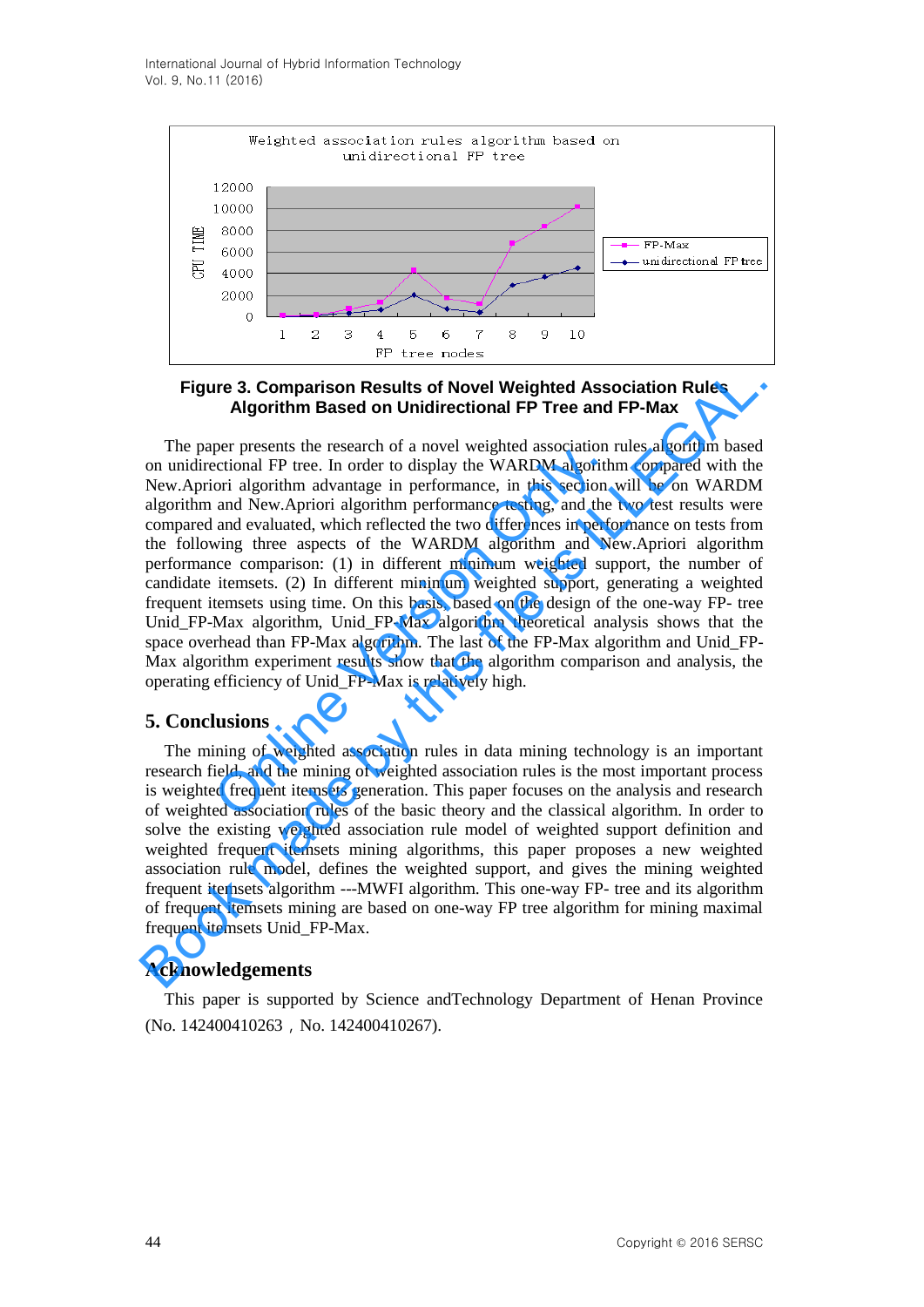# **References**

- [1] H.-C. Chen, J.-L. Zhang and Y.-Q. Deng, "Application of Mixed-Weighted-Association-Rules-Based Data Mining Technology in College Examination grades Analysis", JDCTA, vol. 6, no. 10, **(2012)**, pp. 336 - 344.
- [2] W. Yan, G. Li, Y. Zhao, J. A. Tian and W. Peng, "A Novel Weighted Frequent Pattern Mining Algorithm and Using in the Maintenance of Engine CBR System", IJACT, vol. 4, no. 20, **(2012)**, pp. 600 - 608.
- [3] G. Rezvan and M.B. Behrouz, "Detecting Data Errors with Employing Negative Association Rules", JDCTA, vol. 3, no. 3, **(2009)**, pp. 91 - 95
- [4] Y. Ge, X. Wang and Q. Li, "A improved Harmony Search Algorithm based on Association Rules", IJACT, Vol. 3, No. 9, **(2011)**, pp. 122 - 128
- [5] Y. Hai and X.-.L Li, "A General Temporal Association Rule Frequent Itemsets Mining Algorithm", IJACT, vol. 3, no. 11, pp. 63 - 71, **(2011)**.
- [6] M. Farhan, M. Mohsin, M. Helmy, A. Wahab, M. Fairuz Zaiyadi and C. F. Hibadullah, "An Investigation into Influence Factor of Student Programming Grade Using Association Rule Mining", AISS, vol. 2, no. 2, pp. 19 - 27, **(2010)**
- [7] C. Zhang and S. Wang, "Application of Data Mining in Urban Traffic Accidents Governance Based on Association Rules", AISS, vol. 4, no. 19, **(2012)**, pp. 169 – 176.
- [8] J. Cui, Q. Liu, K. Zhang, Z. Zhang and Y. Yang, "A Trust Cloud Model Based on the Association Rule Table of Multidimensional Trust-attribute", AISS, vol. 4, no. 16, **(2012)**, pp. 304 - 313
- [9] S. Yu and X. Xu, "An Input and Output Monitoring System for FPGA-based Hardware PLC", IJEI, vol. 3, no. 1, **(2012)**, pp. 34 - 44
- [10] Z. Liu, W.-X. Xiao, X.-L. Zhao and Q. Lu, "The Application of Collaborative Filtering Recommendation and FP-Tree Algorithms in Building Web Mining System", JCIT, vol. 7, no. 17, **(2012)**, pp. 215 – 222.
- [11] X. Wu and X. Li, "Mining Maximal Frequent Subtrees based on Fusion Compression and FP-tree", JDCTA, vol. 5, no. 7, **(2011)**, pp. 191 – 200.
- [12] D. Liu, "Research on the Multi-Relational Association Rule Mining Algorithm Based on User Guidance", IJACT, vol. 4, no. 22, **(2012)**, pp. 779 - 787
- [13] Y. He and P. Du, "The Research of Landslide Monitring and Pre-warning Based on Association Rules Mining", JCIT, vol. 6, no. 9, **(2011)**, pp. 89 -95

### **Authors**



**Fengxia Yang**, she was born on 1979, graduate educational background. Sheobtain a master's degree in Wuhan University, 2008 in Wu'han of China.

Her research area is Digital Resource Environment.She Engaged in computer teaching now in Henan College ofFinance & Taxationand has been interested in Intelligent Computingall along. It also see the Multidimensional Trust-attribute", AISS, vol. 4, no. 16, (2012), pp. 30<br>
(a) (2012), pp. 34 - 44<br>
(a) (2012), pp. 34 - 44<br>
W.-X. Xiao, X.-L. Zhao and Q. Lu, "The Application of Collaborative U-Tree Algorith Investigation into Indicate Clack Minima Criter of Student Programming Grade Using Association Rdie Minima (17) C. Ziang and S. Wang, "Application of Data Minima in Urban Traffic Accidens Governance Based on Association Ru



**Kehao Cao**, he was born on 1981, graduate educational background. He obtains a master's degree in Zhengzhou University, 2010 in Zhengzhou of China.

His research area is computer application.He Engaged in computer teaching now in Henan College of Finance & Taxationand has been i nterested in Intelligent Computing all along.